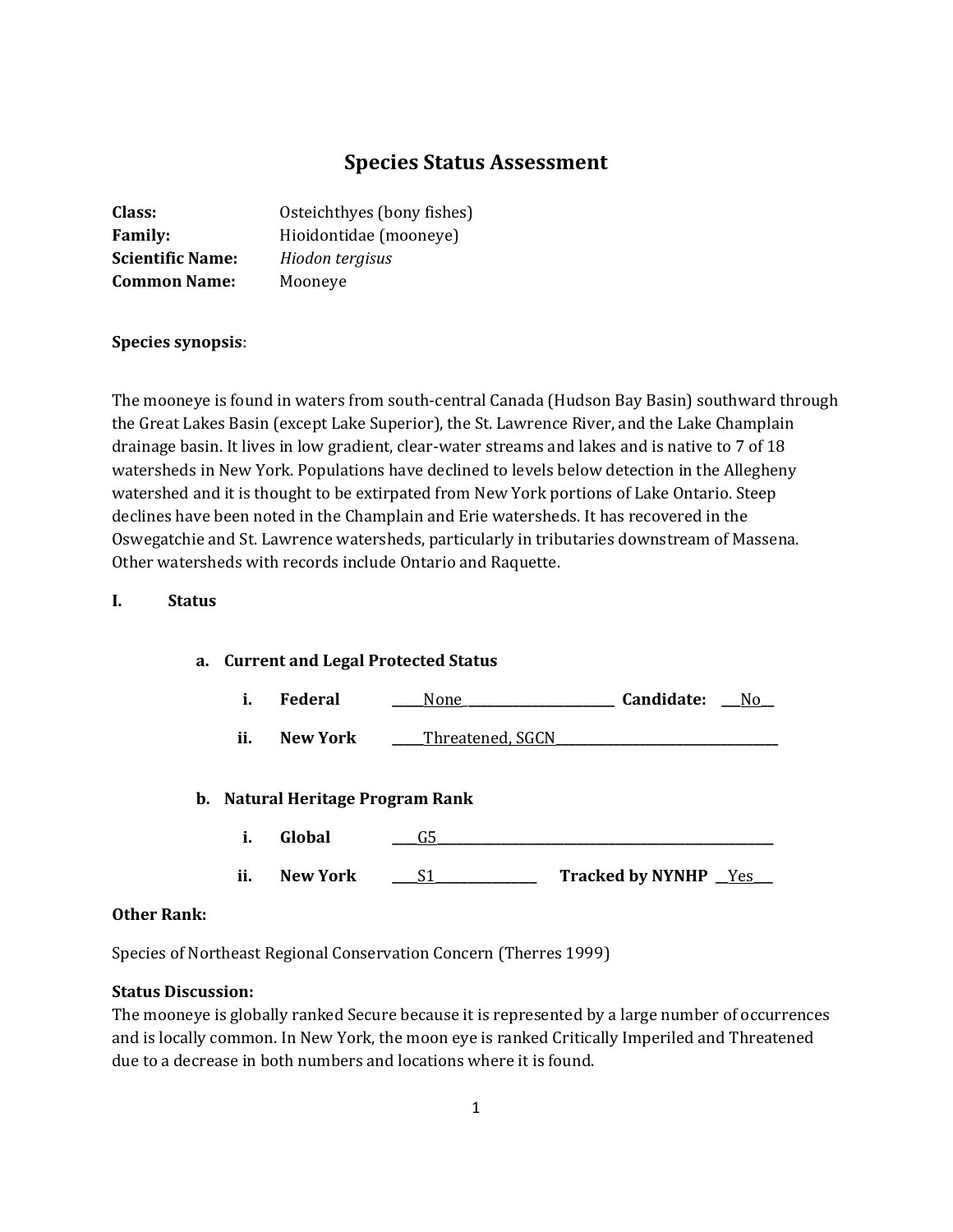## **II. Abundance and Distribution Trends**

- **a. North America**
	- **i. Abundance \_\_\_\_\_ declining \_\_\_\_\_increasing \_\_X\_\_\_ stable \_\_\_\_\_unknown ii. Distribution: \_\_\_\_\_ declining \_\_\_\_\_increasing \_\_X\_\_\_ stable \_\_\_\_\_unknown**

Time frame considered: \_Past 10 years or 3 generations (NatureServe 2012)\_

#### **b. Regional**

**i. Abundance**

| ___ declining ____increasing                                               | ____stable | unknown  |
|----------------------------------------------------------------------------|------------|----------|
| ii. Distribution:                                                          |            |          |
| declining increasing                                                       | stable     | _unknown |
| <b>Regional Unit Considered:</b> Region 5 – Northeast (Species of Concern) |            |          |
| <b>Time Frame Considered:</b>                                              |            |          |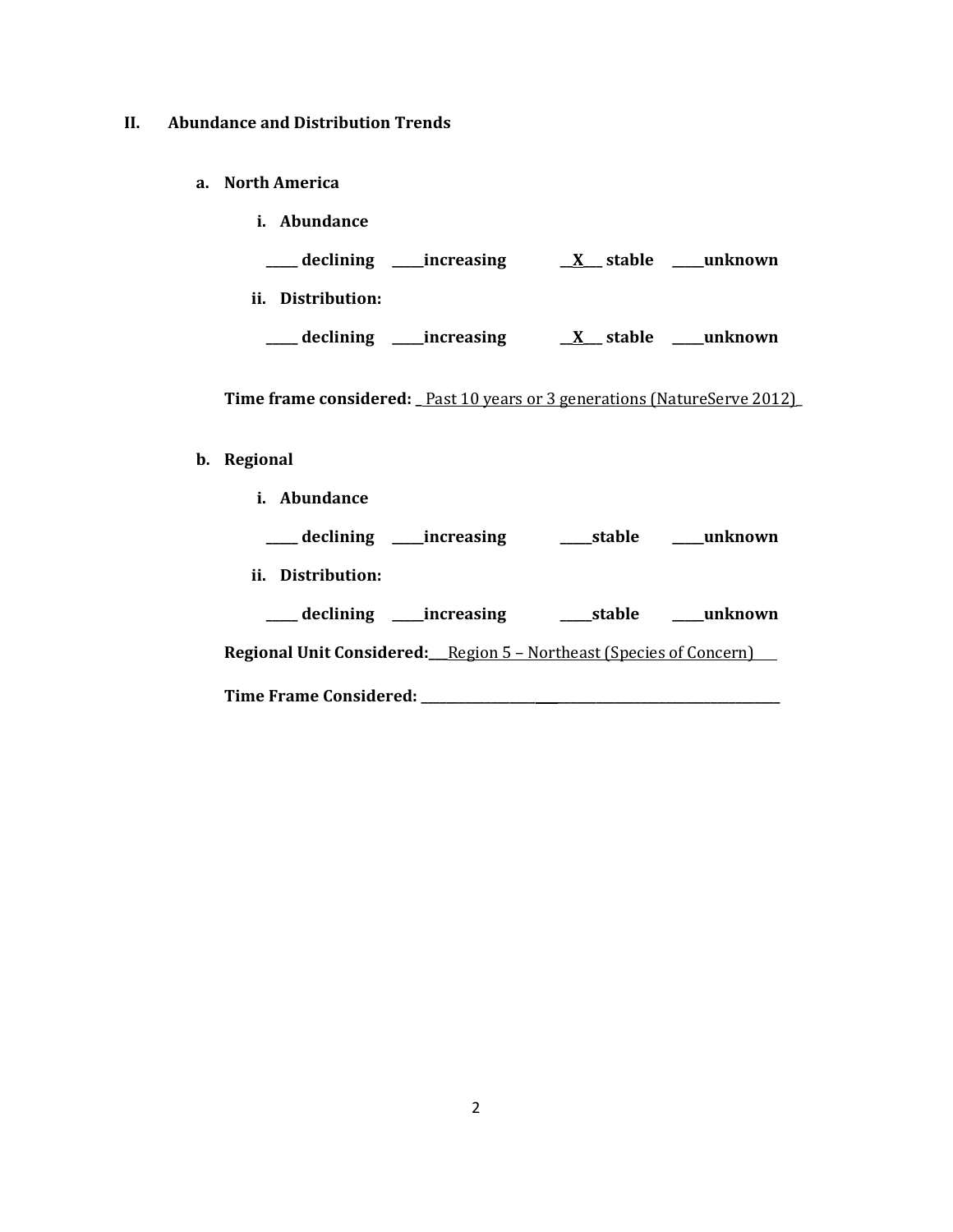**c. Adjacent States and Provinces**

| <b>CONNECTICUT</b>                                        | Not Present $X$                                         | No data $\_\_\_\_\_\_\_\_\_\_\_\$ |
|-----------------------------------------------------------|---------------------------------------------------------|-----------------------------------|
| <b>MASSACHUSETTS</b>                                      | Not Present $X$                                         | No data $\_\_\_\_\_\_\_\_\_\_\_\$ |
| <b>NEW JERSEY</b>                                         | Not Present $X$                                         | No data ______                    |
| <b>ONTARIO</b>                                            |                                                         |                                   |
| i. Abundance                                              |                                                         |                                   |
|                                                           |                                                         |                                   |
| ii. Distribution:                                         |                                                         |                                   |
|                                                           |                                                         |                                   |
|                                                           |                                                         |                                   |
|                                                           |                                                         |                                   |
| <b>PENNSYLVANIA</b>                                       |                                                         |                                   |
| i. Abundance                                              |                                                         |                                   |
|                                                           | ___ declining ____increasing ______stable ____X_unknown |                                   |
| ii. Distribution:                                         |                                                         |                                   |
| ___ declining ____ increasing ______ stable ___ X_unknown |                                                         |                                   |
|                                                           |                                                         |                                   |
|                                                           |                                                         |                                   |
| <b>QUEBEC</b>                                             |                                                         |                                   |
| i.<br><b>Abundance</b>                                    |                                                         |                                   |
|                                                           |                                                         |                                   |
| ii. Distribution:                                         |                                                         |                                   |
|                                                           |                                                         |                                   |
|                                                           |                                                         |                                   |
|                                                           |                                                         |                                   |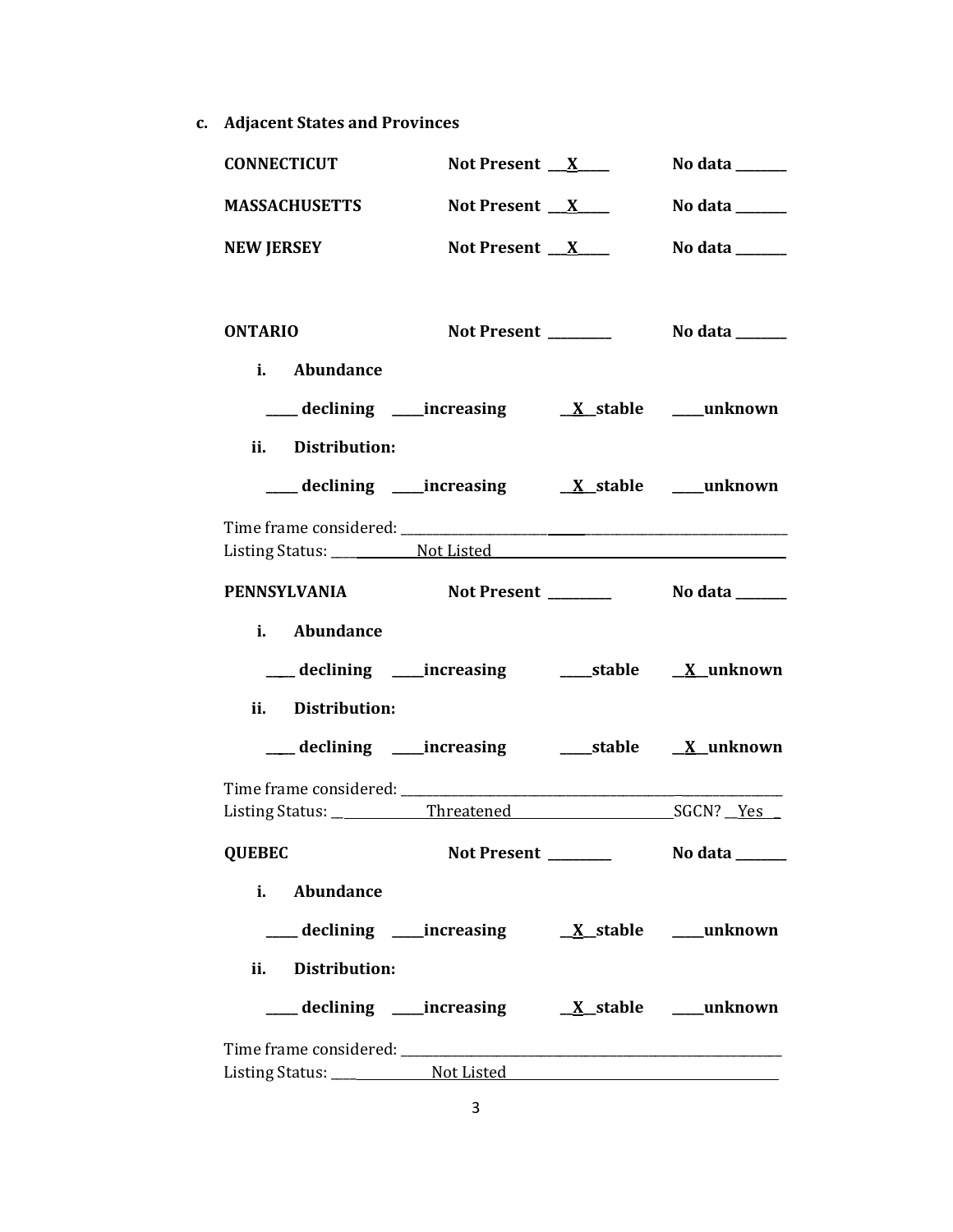| <b>VERMONT</b>                    |                                                          |                                                                   |
|-----------------------------------|----------------------------------------------------------|-------------------------------------------------------------------|
| i. Abundance                      |                                                          |                                                                   |
|                                   |                                                          | ___declining ___increasing    ____stable    _ <u>X</u> _unknown   |
| ii. Distribution:                 |                                                          |                                                                   |
|                                   |                                                          | ___ declining ____increasing _______stable ____ <u>X</u> _unknown |
|                                   |                                                          |                                                                   |
|                                   |                                                          |                                                                   |
| d. NEW YORK                       |                                                          | No data ______                                                    |
| i. Abundance                      |                                                          |                                                                   |
|                                   | ___ declining ____increasing ______stable ___ X__unknown |                                                                   |
| * no clear trend                  |                                                          |                                                                   |
| ii. Distribution:                 |                                                          |                                                                   |
|                                   |                                                          |                                                                   |
| Time frame considered: Since 1977 |                                                          |                                                                   |

## **Monitoring in New York.**

Monitoring programs are carried out by the NYSDEC Rare Fish Unit, 1998-2012.

## **Trends Discussion:**

In New York, mooneye has historically been found in 11 waters and its range is declining (or gone or dangerously sparse) in 2 of the 7 watersheds where it is currently known. Abundance seems to be increasing in Black Lake, the section of the Oswegatchie River near Heuvelton and Lake St. Francis of the St. Lawrence; abundance appears to be declining in Lake Champlain. There will be no recovery in the Allegheny River without a reintroduction from a distant source.

The distribution of this species among sub-basins (HUC 10) within each watershed has changed substantially. Overall, there are records from 18 of the units for all time periods, and presently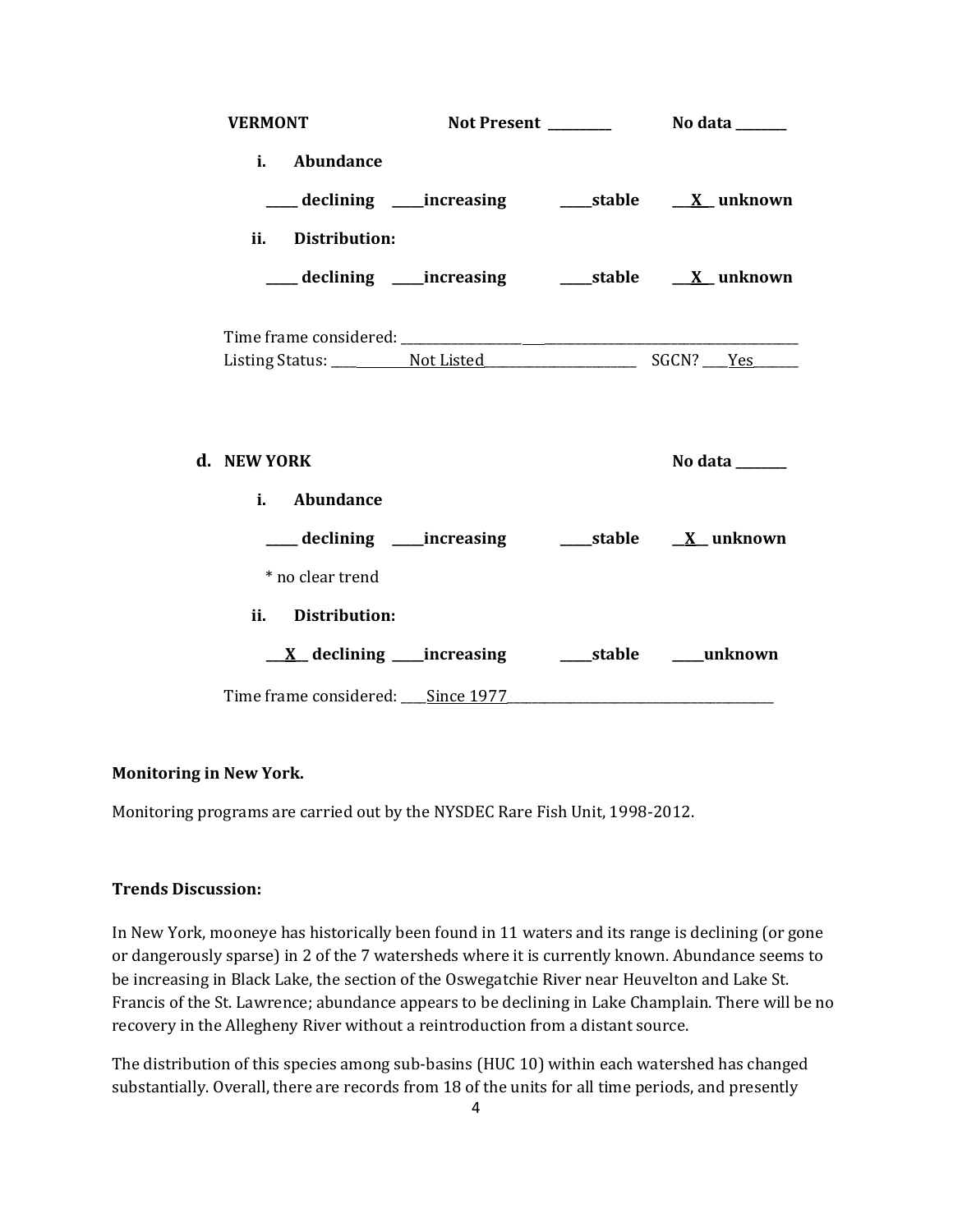there are 9 units, showing a major loss of its former range. Statewide, the number of individual site records for this species has been 53 for all time periods, 39 in the last 30 years, and 17 since 1993.



**Figure 1**. National range map of mooneye (left) and U.S. distribution of mooneye by watershed (right) (Page and Burr 1991, NatureServe 2012)



**Figure 2**. Mooneye distribution in New York, depicting fish sampled before 1977 and from 1977 to current time, shown with the corresponding HUC-10units where they were found, along with the number of records. Right map shows the New York range of mooneye.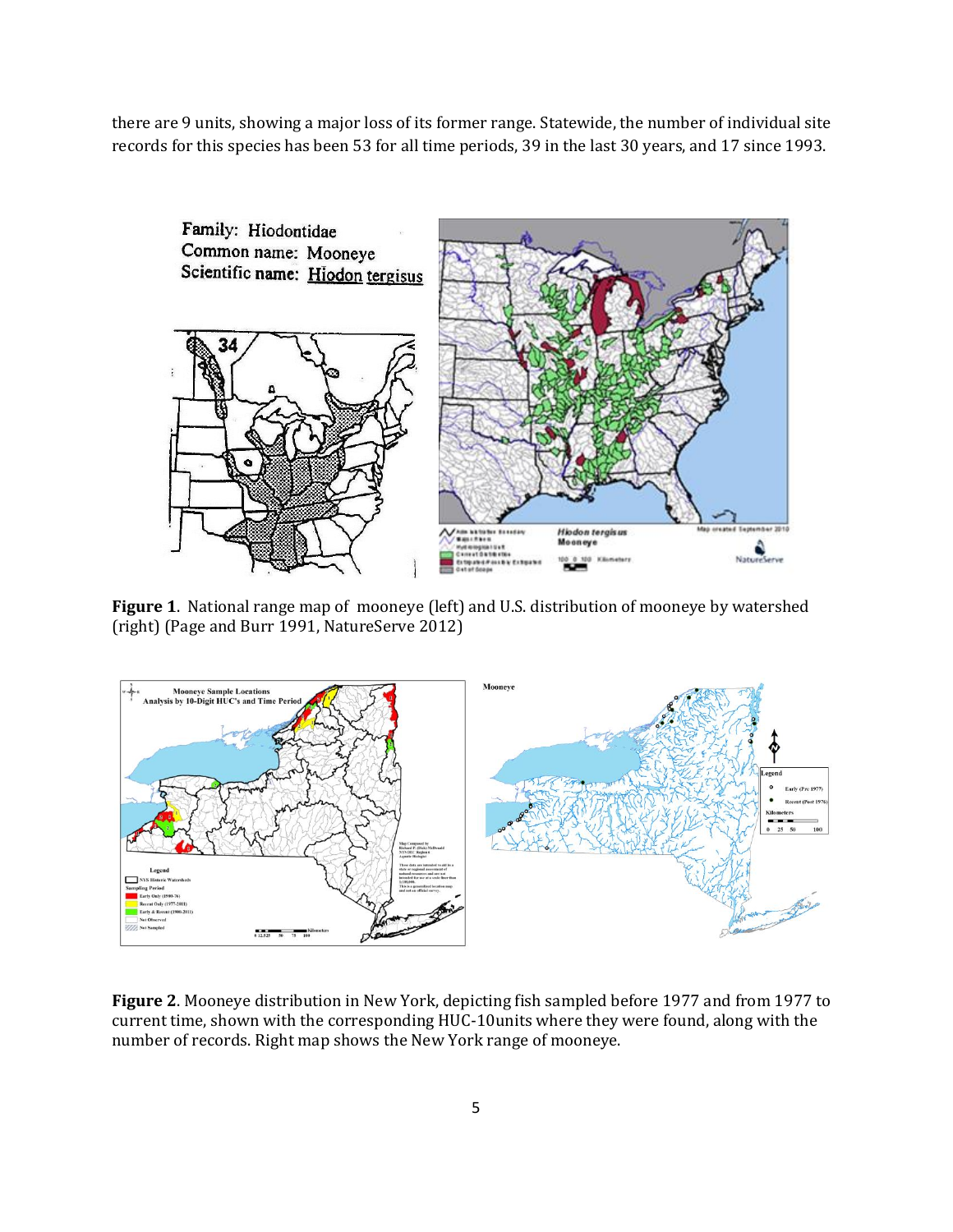|                | Total # | <b>Early</b> | Recent |      | Watershed status |
|----------------|---------|--------------|--------|------|------------------|
| Watershed name | HUC10   | only         | only   | both |                  |
| Allegheny      |         |              |        |      | loss             |
| Champlain      | 3       | າ            |        |      |                  |
| Erie-Niagara   | 6       | 4            |        |      |                  |
| Oswegatchie    | 4       |              | າ      |      |                  |
| Raquette       |         |              |        |      |                  |
| St. Lawrence   | 2       |              |        |      |                  |
| Ontario        |         |              |        |      |                  |
| sum            | 18      | q            |        | 4    |                  |

**Table 1**. Records of rare fish species in hydrological units (HUC-10) are shown according to their watersheds in early and recent time periods (before and after 1977) to consider loss and gains. Further explanations of details are found in Carlson (2012).

## **III. New York Rarity, if known**:

| <b>Historic</b> | # of Animals | <u># of Locations</u>  | % of State      |
|-----------------|--------------|------------------------|-----------------|
| prior to 1977   |              | <u>14 site records</u> | 7/18 watersheds |
| prior to 1980   |              |                        |                 |
| prior to 1990   |              |                        |                 |

## **Details of historic occurrence:**

Mooneye was historically found in 11 waters in the Allegheny, Champlain, Erie-Niagara, Oswegatchie, Raquette, St. Lawrence, and Ontario HUC-10 watersheds.

| <b>Current</b> | # of Animals | # of Locations  | % of State      |
|----------------|--------------|-----------------|-----------------|
| (since 1977)   |              | 39 site records | 6/18 watersheds |

## **Details of current occurrence:**

Mooneye is currently found in all historic HUC-10 watersheds, with the exception of the Allegheny.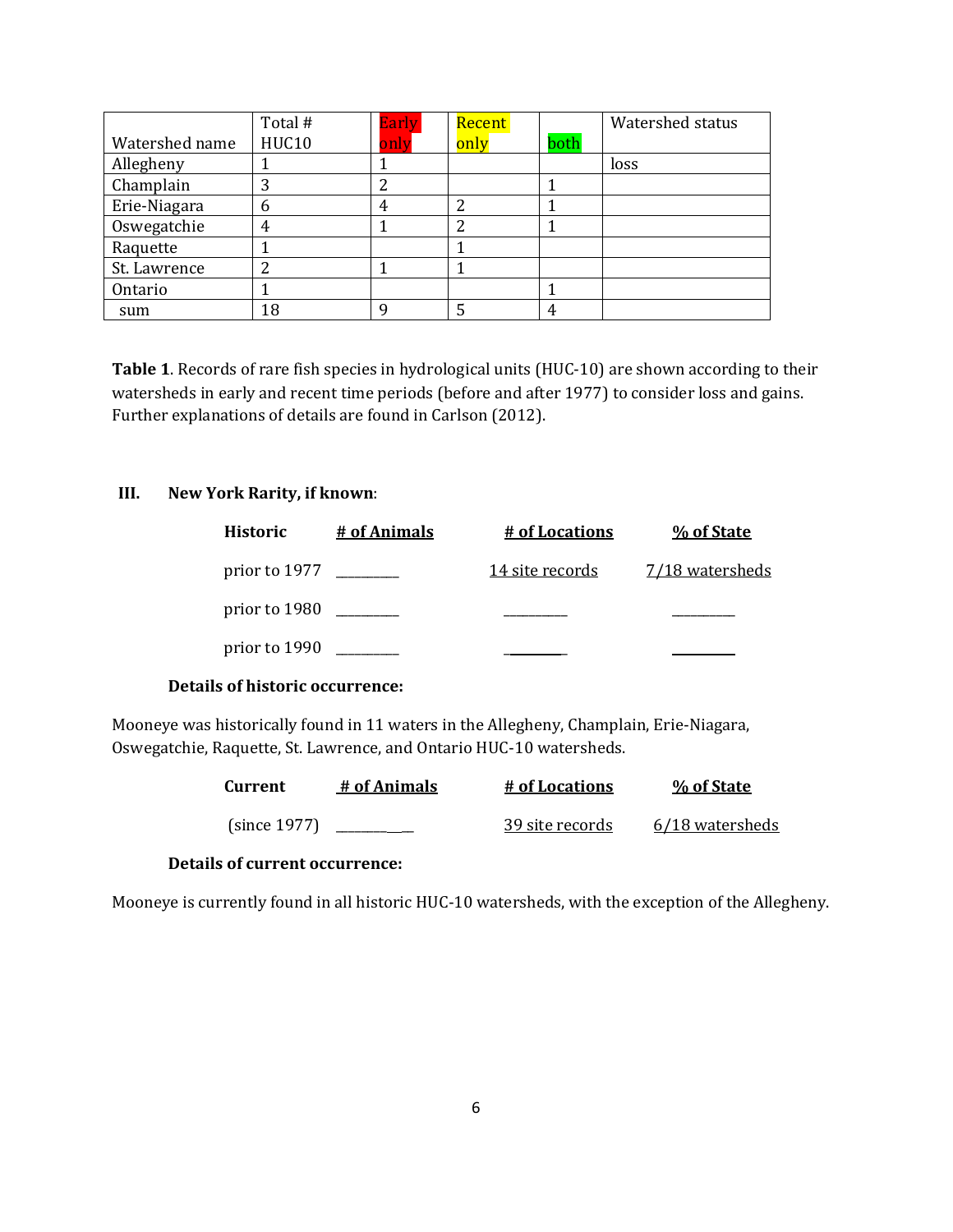#### **New York's Contribution to Species North American Range:**

| % of NA Range in New York | <b>Classification of New York Range</b> |
|---------------------------|-----------------------------------------|
| $\sim$ 100 (endemic)      | Core                                    |
| $-76-99$                  | $X$ Peripheral                          |
| 51-75                     | $\underline{X}$ Disjunct                |
| 26-50                     | Distance to core population:            |
| $1 - 25$                  | 100 miles                               |

#### **IV. Primary Habitat or Community Type:**

**1.** Large/Great River, Low Gradient, Assume Moderately Buffered, Warm

- **2.** Winter-stratified Monomictic Lake
- **3.** Summer-stratified Monomictic Lake

## **Habitat or Community Type Trend in New York:**

| <b>Declining</b>                | <b>Stable</b> | <b>Increasing</b> | Unknown        |  |
|---------------------------------|---------------|-------------------|----------------|--|
| Time frame of decline/increase: |               |                   |                |  |
| <b>Habitat Specialist?</b>      |               | - Yes             | N <sub>0</sub> |  |
| <b>Indicator Species?</b>       |               | <b>Yes</b>        | N <sub>0</sub> |  |

#### **Habitat Discussion:**

The mooneye prefers clear water habitat of large streams, rivers and lakes, including deep pools and backwaters. It is often in non-flowing waters but feeds mostly in swift water. Spawning may occur upstream in large clear streams; eggs are semi-buoyant and drift downstream or into quiet water (NatureServe 2012).

The only two known spawning areas in New York are in the St. Lawrence River at Ogdensburg (Tibbits Creek and Oswegatchie River mouth) and upstream of Black Lake at Rossie (Greeley and Greene 1931, Greeley and Bishop 1932). Spawning in the Indian River at Rossie has been assumed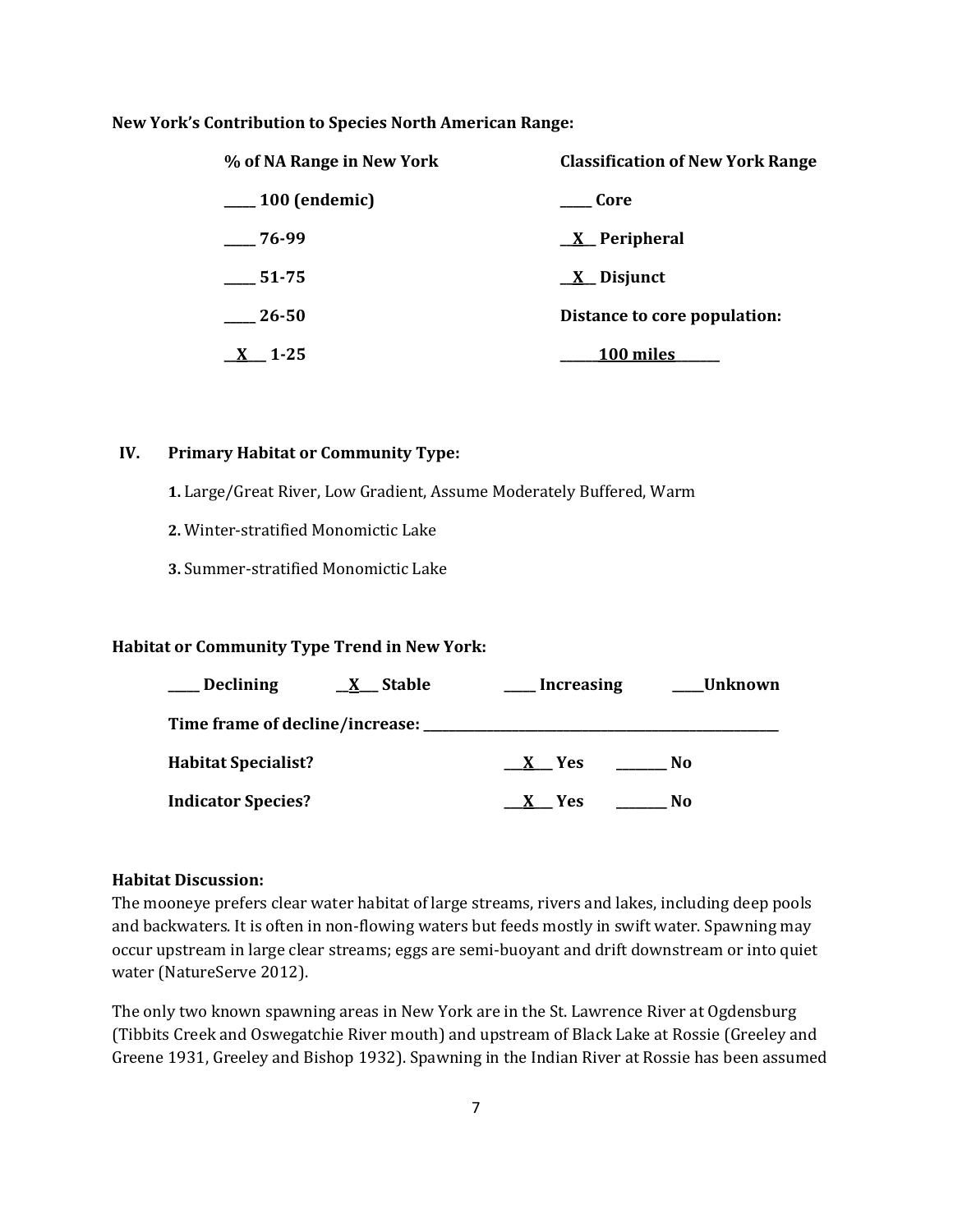to be in mid-late April when temperatures are about 50F. In New York, habitat in the smaller historic waters is probably still suitable.

**V. New York Species Demographics and Life History**

**\_\_X\_\_\_ Breeder in New York \_\_X\_\_ Summer Resident \_\_X\_\_ Winter Resident \_\_\_\_\_ Anadromous \_\_\_\_\_ Non-breeder in New York \_\_\_\_\_ Summer Resident \_\_\_\_\_ Winter Resident \_\_\_\_\_ Catadromous \_\_\_\_\_ Migratory only \_\_\_\_\_Unknown**

# **Species Demographics and Life History Discussion:**

Mooneye has an intermediate length life span. Individuals up to age 8 have been collected from Lake Erie, and age 11 mooneye have been reported from Canada (Werner 2004). Males usually reach sexual maturity in 3 years, while females are often not mature until 5 years of age. The mooneye migrates into medium to large-sized rivers from March through May to deposit its eggs over rocks in swift water areas (Wallus and Buchanan 1989). Females release approximately 10,000-20,000 eggs.

## **VI. Threats:**

While the causes of population declines are not known, one likely factor is increased siltation occurring in clear water areas where mooneye normally occur. Mooneye can be caught by anglers, but it is not expected that angling is a threat to population recovery.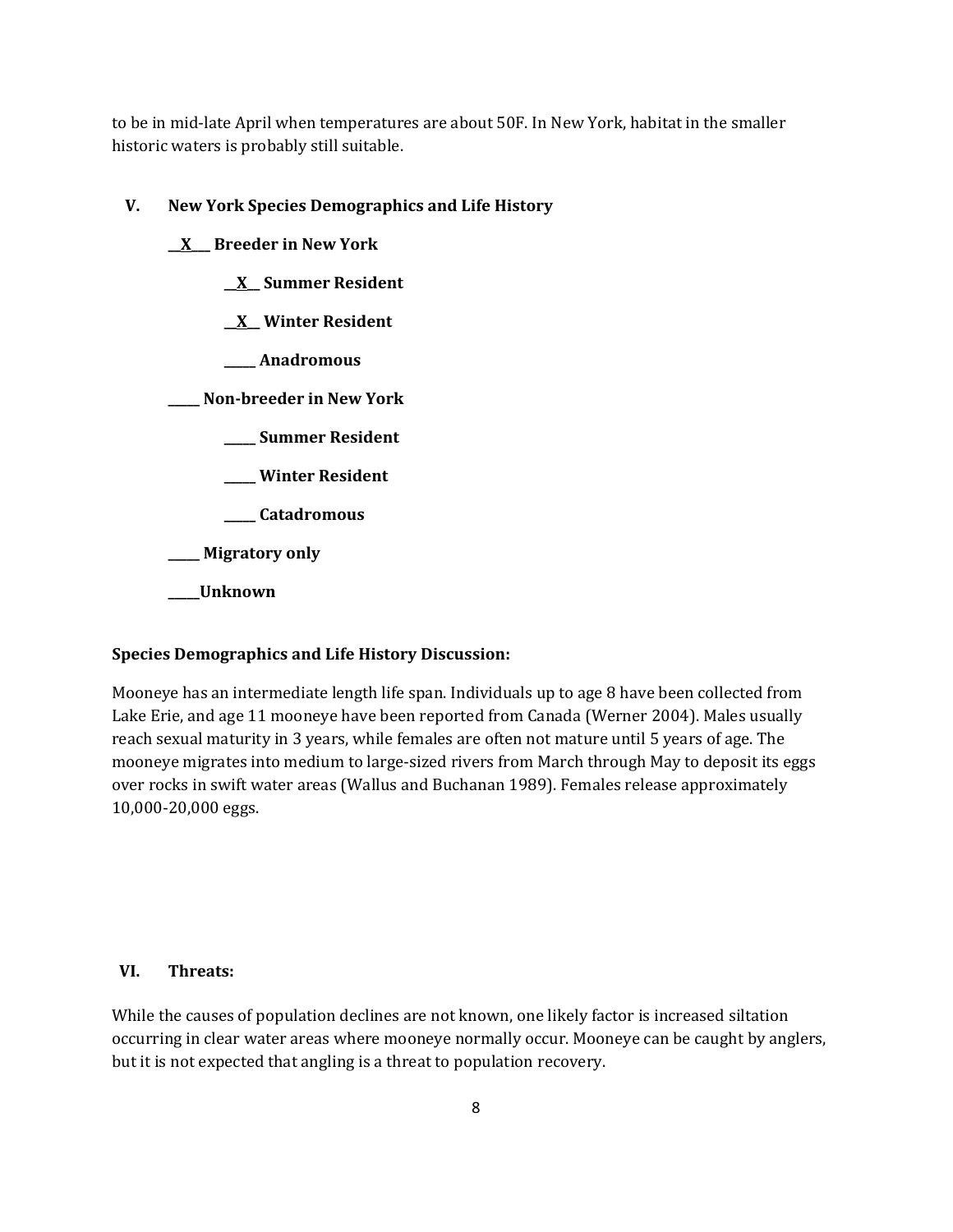# **Are there regulatory mechanisms that protect the species or its habitat in New York?**

**\_\_\_\_\_\_ No \_\_\_\_\_ Unknown \_\_\_X\_\_\_ Yes**

The mooneye is listed as a threatened species in New York and is protected by Environmental Conservation Law (ECL) section 11-0535 and the New York Code of Rules and Regulations (6 NYCRR Part 182). A permit is required for any proposed project that may result in a take of a species listed as Threatened or Endangered, including, but not limited to, actions that may kill or harm individual animals or result in the adverse modification, degradation or destruction of habitat occupied by the listed species.

The Protection of Waters Program provides protection for rivers, streams, lakes, and ponds under Article 15 of the NYS Conservation Law.

# **Describe knowledge of management/conservation actions that are needed for recovery/conservation, or to eliminate, minimize, or compensate for the identified threats:**

Little is known about mooneye in the New York waters of Lake Erie; presently it remains difficult to describe actions needed for recovery. New York may not be encountering mooneye because we are not sampling in a targeted fashion and/or because their preferred habitat is limiting in the New York waters of Lake Erie.

| <b>Conservation Actions</b>       |                                     |  |  |
|-----------------------------------|-------------------------------------|--|--|
| <b>Action Category</b>            | Action                              |  |  |
| Land/Water Management             | Site/Area Management                |  |  |
| Land/Water Management             | Habitat/Natural Process Restoration |  |  |
| <b>External Capacity Building</b> | Alliance & Partnership Development  |  |  |

Conservation actions following IUCN taxonomy are categorized in the following table.

The Comprehensive Wildlife Conservation Strategy (NYSDEC 2005) includes recommendations for the following actions for the mooneye.

# **Habitat Restoration:**

---- Restoration of spawning areas may be accomplished with cobble and rubble placed in streams like that done for walleye spawning. Examples near Black Lake include the Oswegatchie River at Ogdensburg and Fish Creek at Pope Mills.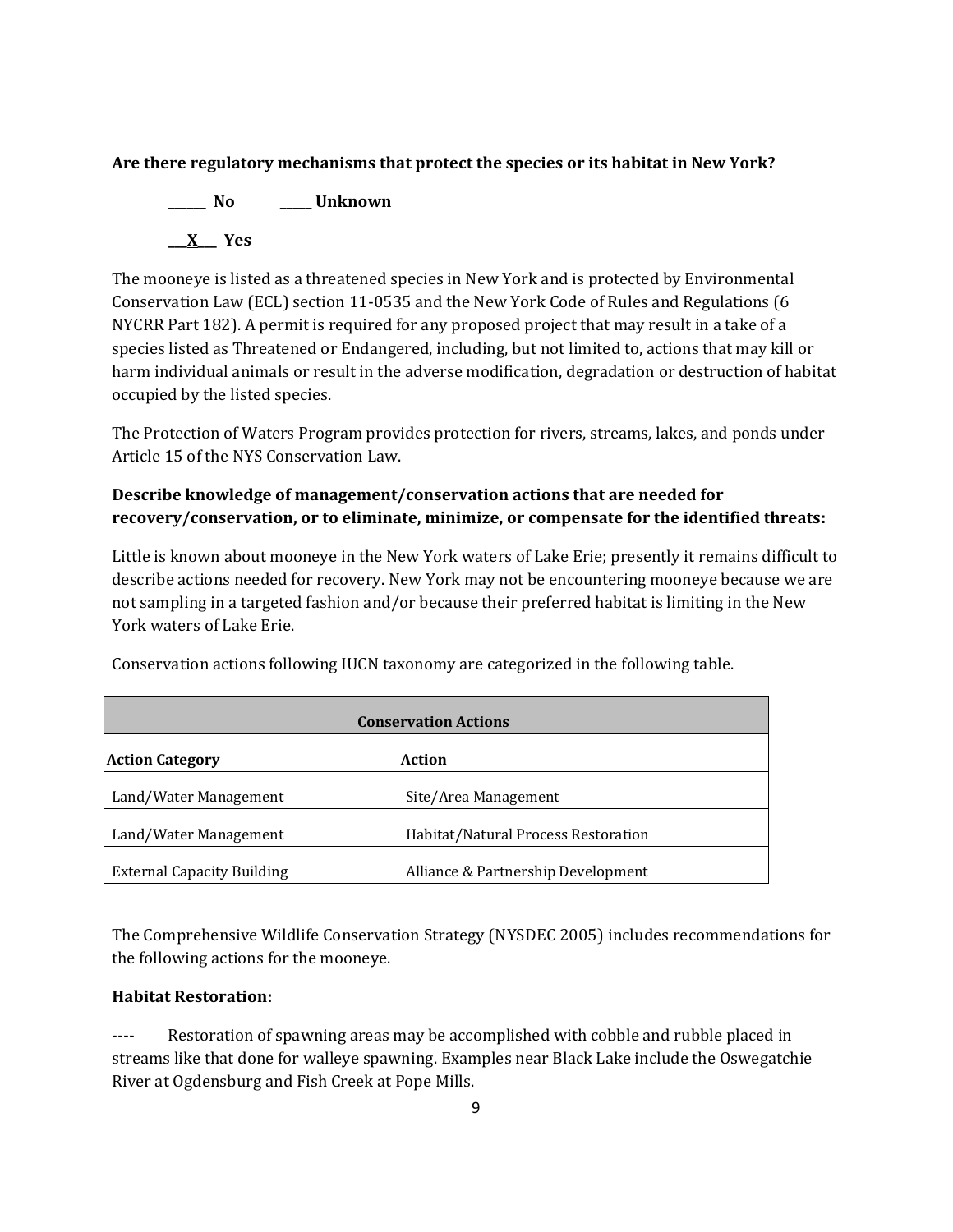#### **Population Monitoring:**

---- The status of the Black Lake and the Lake Erie populations need to be evaluated, and critical habitats needs to be identified.

#### **VII. References**

- Anderson, J.K. 1978. Lake Champlain fish population inventory, 1971 to 1977. VT Dept Fish and Wildl. Essex Jct. VT
- Aquatec Inc. 1988. Biological and hydrographic studies of South Lake Champlain. International Paper Co. Purchase NY. 193pp.
- Bean, T.H. 1902. Food and gamefish of New York. pp 251-460. in 7th Annual Rept. of New York Comm. Forest, Fish. and Game. 1901. Albany.
- Becker, G.C. 1983. Fishes of Wisconsin. Univ. Wisconsin Press, Madison. 1052 pp
- Carlson, D.M. 2001. Species accounts for the rare fishes of New York. N. Y. S. Dept. Env. Cons. Albany, NY.
- Carlson, D.M. 2012 (draft). Species accounts of inland fishes of NYS considered as imperiled, 2012. NYDEC Watertown, NY.
- George, C.J. 1981. The fishes of the Adirondack Park. NYS. Dept. Environ. Conserv. Albany, NY. 94 pp.
- Greeley, J.R. and S.C. Bishop. 1932. Fishes of he area with annotated list. in: A biological survey of the Oswegatchie and Black River systems. Suppl. 20th Ann. Rept. New York Conservation Dept. (1930):44-94.
- Greeley, J.R. and C.W. Greene. 1931. Fishes of the area with annotated list. in: A biological survey of the St. Lawrence watershed. Suppl. 21st Ann. Rept. New York Conservation Dept. (1931):54-92.
- Lee, D.S., et al. 1980. Atlas of North American freshwater fishes. North Carolina State Mus. of Nat. His. 867 pp.
- NatureServe. 2012. NatureServe Explorer: An online encyclopedia of life [web application]. Version 7.1. NatureServe, Arlington, Virginia. Available http://www.natureserve.org/explorer. (Accessed: May 10, 2012 ).
- Page, L.M. and B.M. Burr. 1991. A field guide of freshwater fishes, North America north of Mexico. Houghton Mifflin Co. Boston. 432 pp.